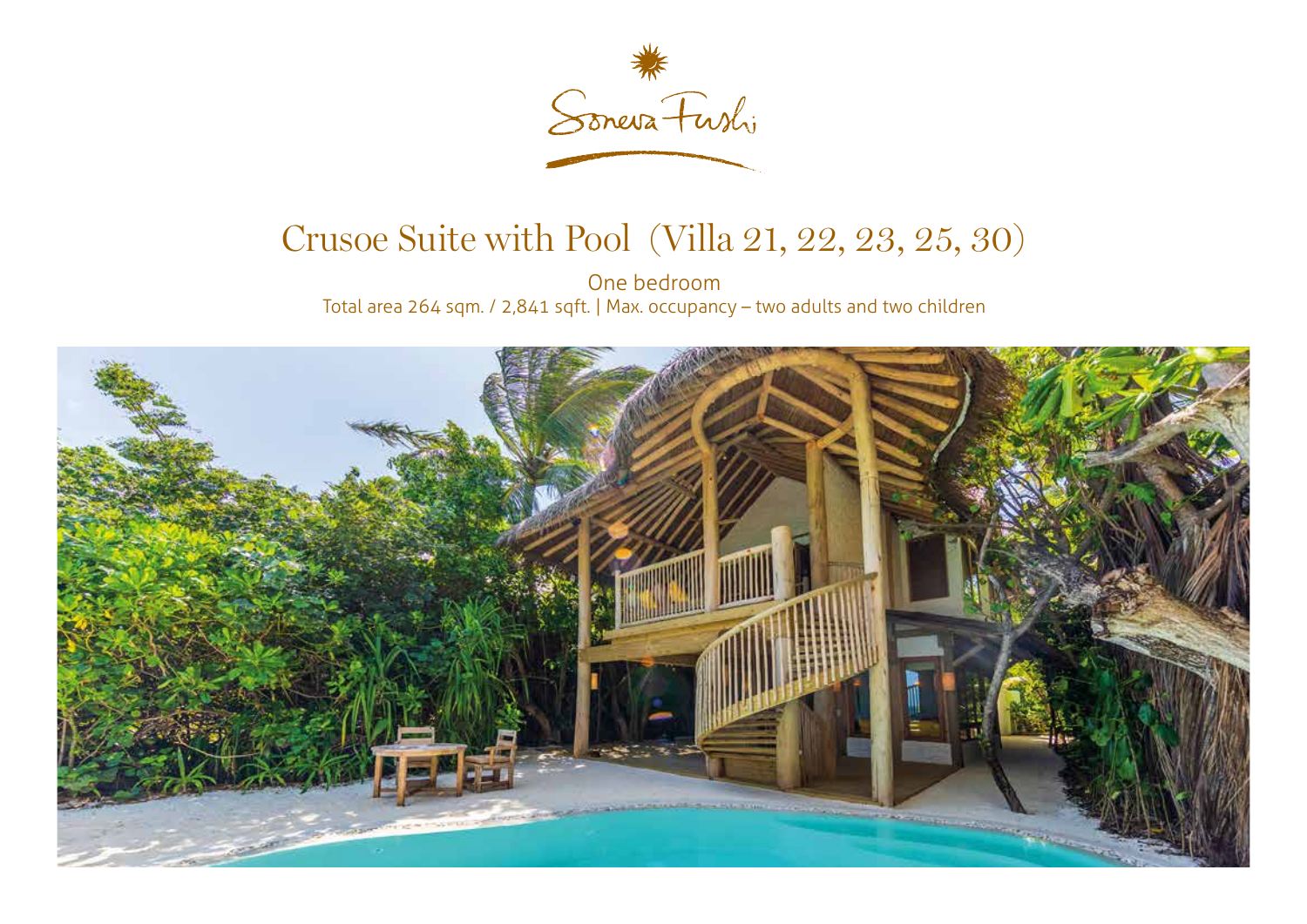

Escape to your very own island adventure in this blissful two-storey villa suite. Just steps from the beach, the Crusoe Suite is all about laid-back luxury – from the spacious, double-height living area and oversized daybeds to the first-floor deck overlooking the shore. Surrounded by verdant tropical gardens, plunge into your own private swimming pool, or bathe under the stars in the outdoor bathtub. Take your pick from the well-stocked minibar, and relax as the evening falls from the comfort of your terrace swing.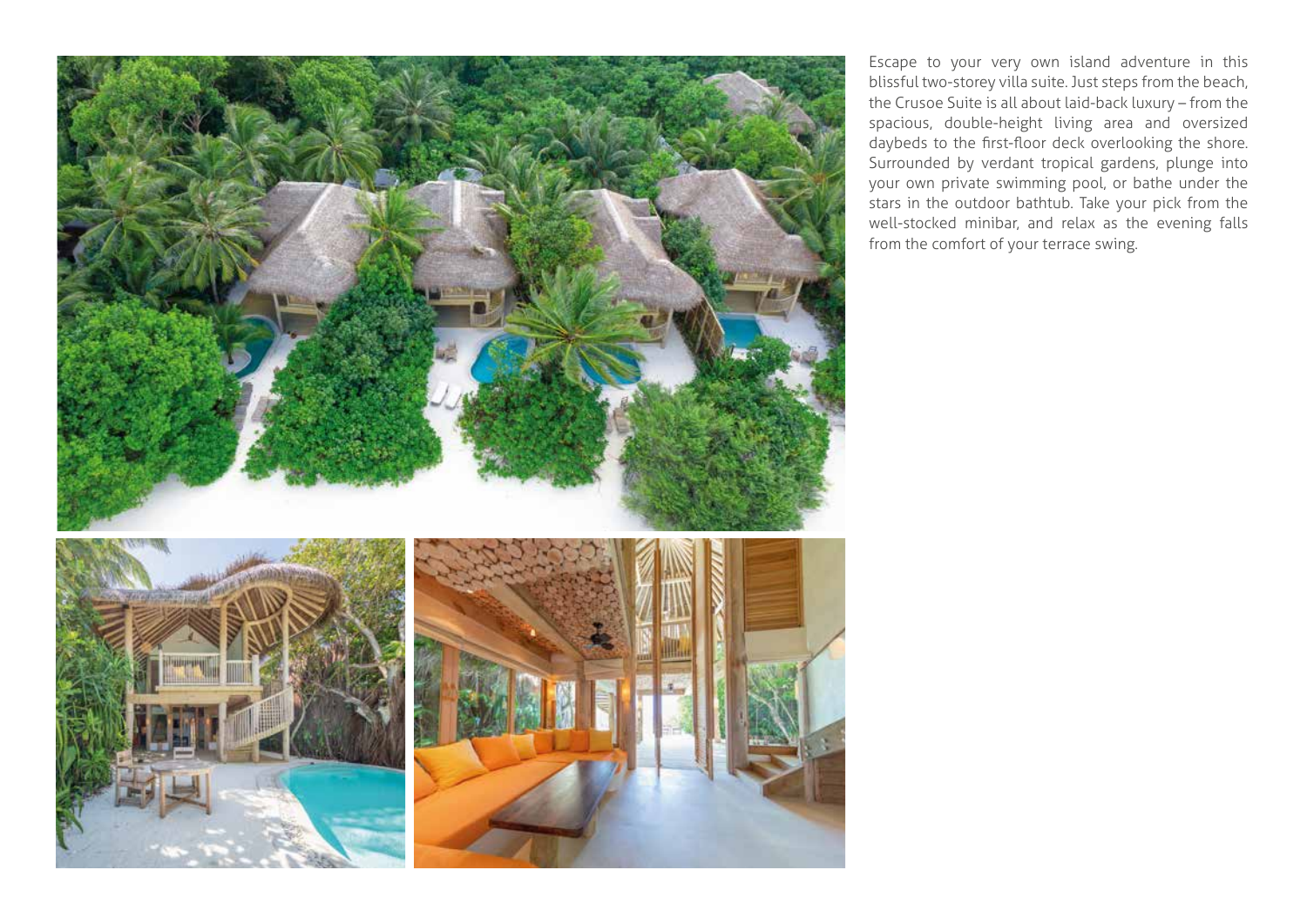

## **All the luxurious details**

- Double-storey beachfront villa with upstairs deck
- Private swimming pool with direct access to the beach
- Outdoor garden bathroom with large separate shower and bathtub
- Private deck area with swing
- Extensive private garden with swing seat and water feature
- Overhead fan, air conditioning, extensive minibar and personal safe
- DVD player and Bose Hi-Fi system with docking station for personal iPods
- Bicycles are provided for all villas
- Wi-Fi connection in the villa
- Barefoot Butler for all villas
- IDD telephones

For reservations please contact: T: +91 124 4511000 E: reservations@soneva.com soneva.com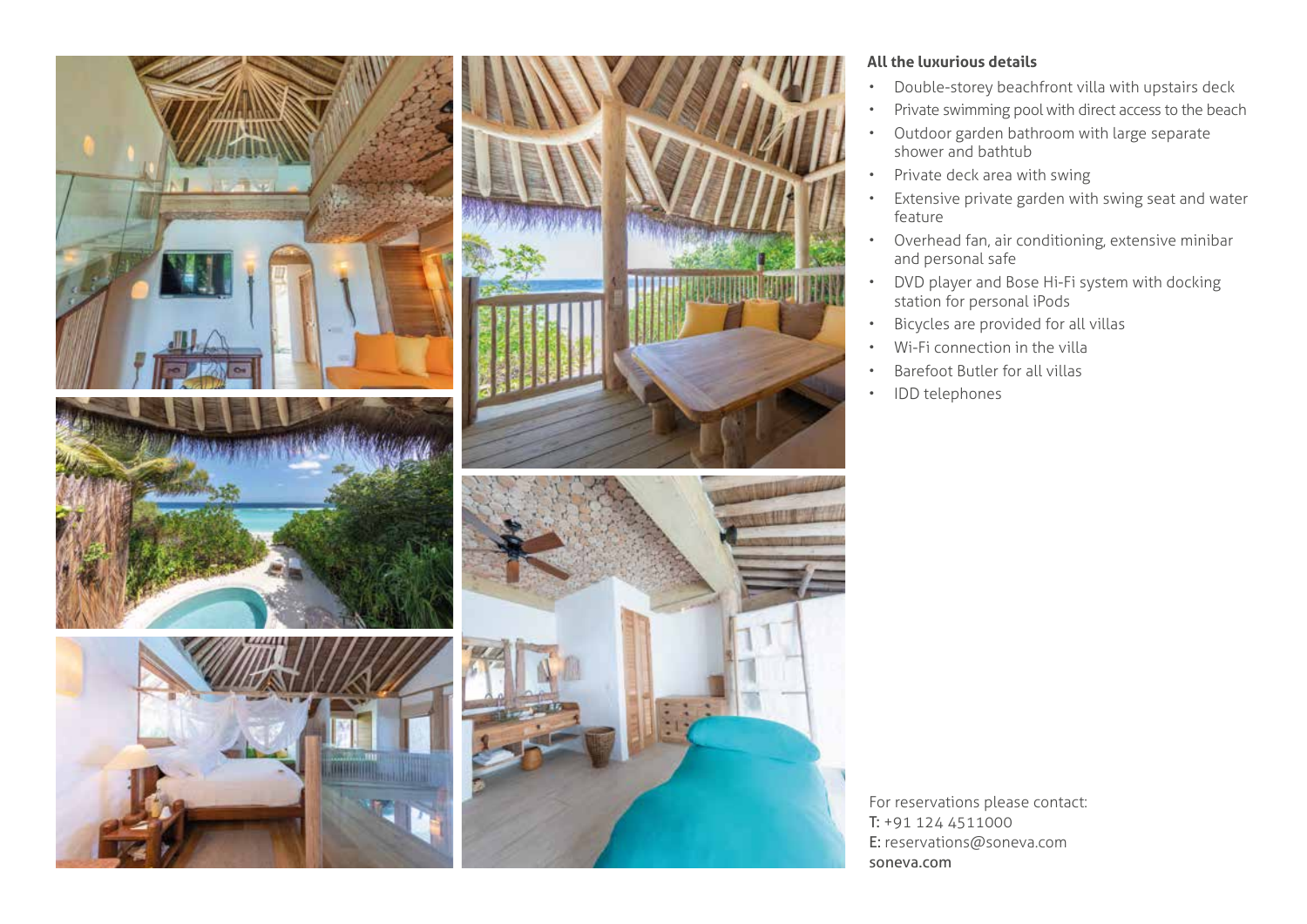

## **Ground floor**

- Spacious double-height living room with large daybed and dining area
- Bathroom with double sink unit and daybed
- Full-height windows overlooking deck area and swimming pool
- Minibar with direct access to deck
- A Entrance
- B Daybed
- C Pool
- D Bathroom
- E Dressing Area
- F Outdoor Bathroom
- G Swing